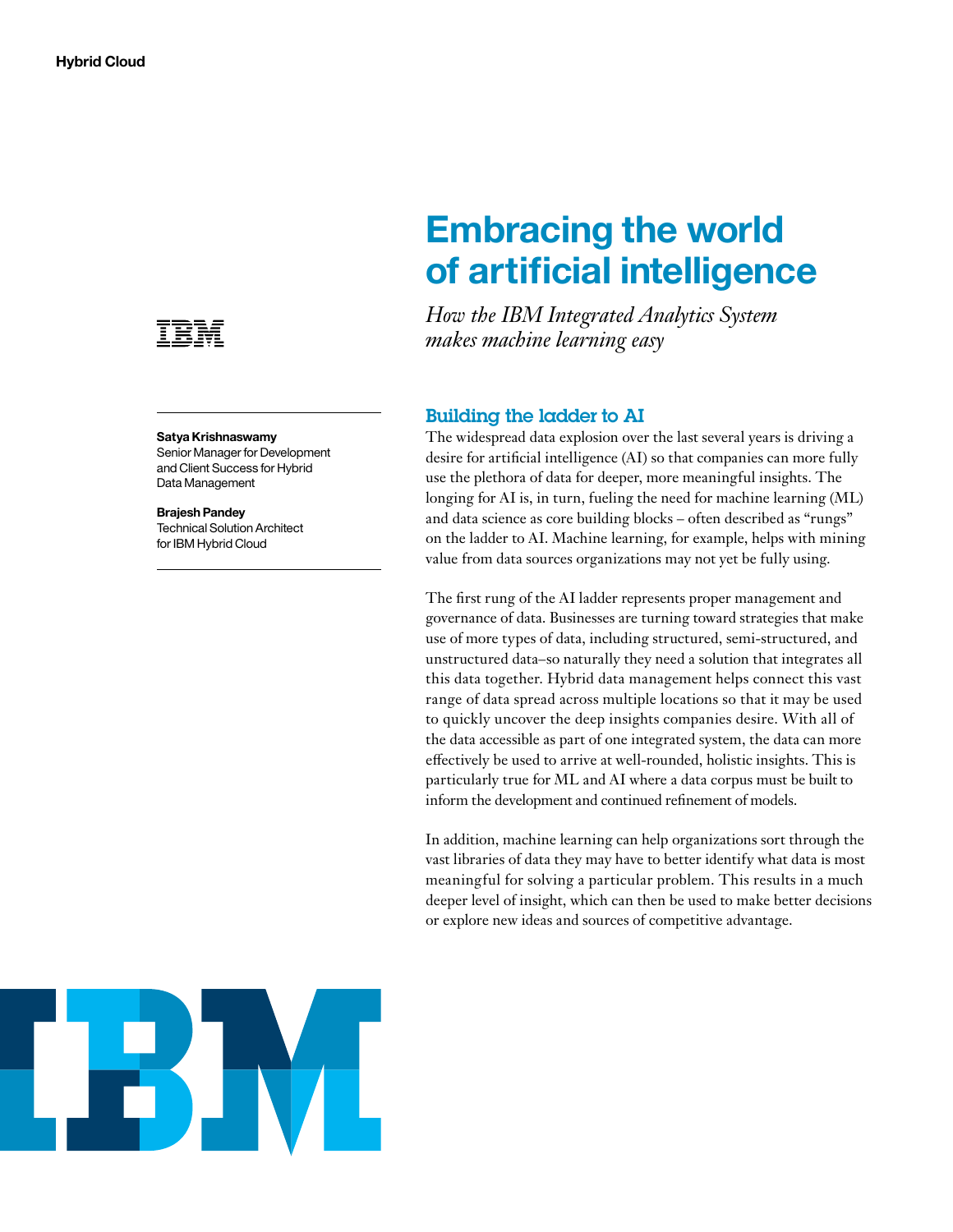

*Figure 1*: Creating a successful AI practice requires a number of building blocks to be implemented beforehand.

# The journey from descriptive to predictive to prescriptive

With the rise of better data access and processing ability, there has been a significant change in the level of knowledge that can be derived. It has seen analytics evolve from descriptive to predictive to now prescriptive.

At first descriptive analysis reigned because of its simplicity. The data was reviewed after an event had occurred to determine what the result had been. For example, revenue after a day of sales could be tabulated and assessed then compared to previous days' revenue to determine if it was a good or bad day relatively speaking. While insightful and necessary, this level of analysis is limited at helping inform actions that must be taken.

With predictive analytics, introducing more variables such as weather, month, or hours of operation enables a clearer picture to emerge. A trend of very high revenue on sunny days would mean a business owner could reasonably predict and prepare for the same if he notices a string of sunny days in the weather forecast. This ability was incredibly helpful in allowing businesses to take proactive steps and capitalize on what their data showed was likely to happen.

With ML and AI that extends one step further by allowing tools to offer prescriptive suggestions based on the vast amount of data absorbed as part of its corpus. In our revenue example, this could mean that the trend of increased revenue on sunny days could be linked back to sales of sunblock. Taking into account this information along with third-party weather data, the suggestion could be put forth to a store owner that he should order a new shipment of sunblock three days ahead of schedule due to an upcoming string of sunny days. In other words, ML and AI allow the business to get to the core questions of "Why?" and "What should be done now?"

# IBM Integrated Analytics and System

In the future, AI is going to be used in many different industries. Healthcare, for example will use medical history, external variables and current vitals to suggest courses of prevention and treatment in the moment. Developers could use AI to help create a better automated support system that returns the best answers in natural language based on previous question similarity and how helpful people had rated certain answers. ML will be a tool that helps make AI happen. And even though many organizations may store or process data every hour, some may not know how to mine information from that data to benefit their business.

That's where the IBM Integrated Analytics System (IAS) and ML can help. IAS is a unified hybrid data management analytics appliance providing massively parallel processing (MPP). It comprises a high-performance hardware platform and optimized database query engine software that work together to support various data analysis and businessreporting capabilities.

IAS is also preconfigured with IBM® Watson™ Studio, a platform that provides all the open source tools that data users need for ML. However, Watson Studio is not just for data scientists and data engineers, but also accessible by DBAs and line of business owners. For instance, DBAs can deploy pre-built models and perform other functions in a simplified way that doesn't require an expert in data science or engineering, which allows line of business owners to have their data requests fulfilled much more quickly than having a model created from scratch.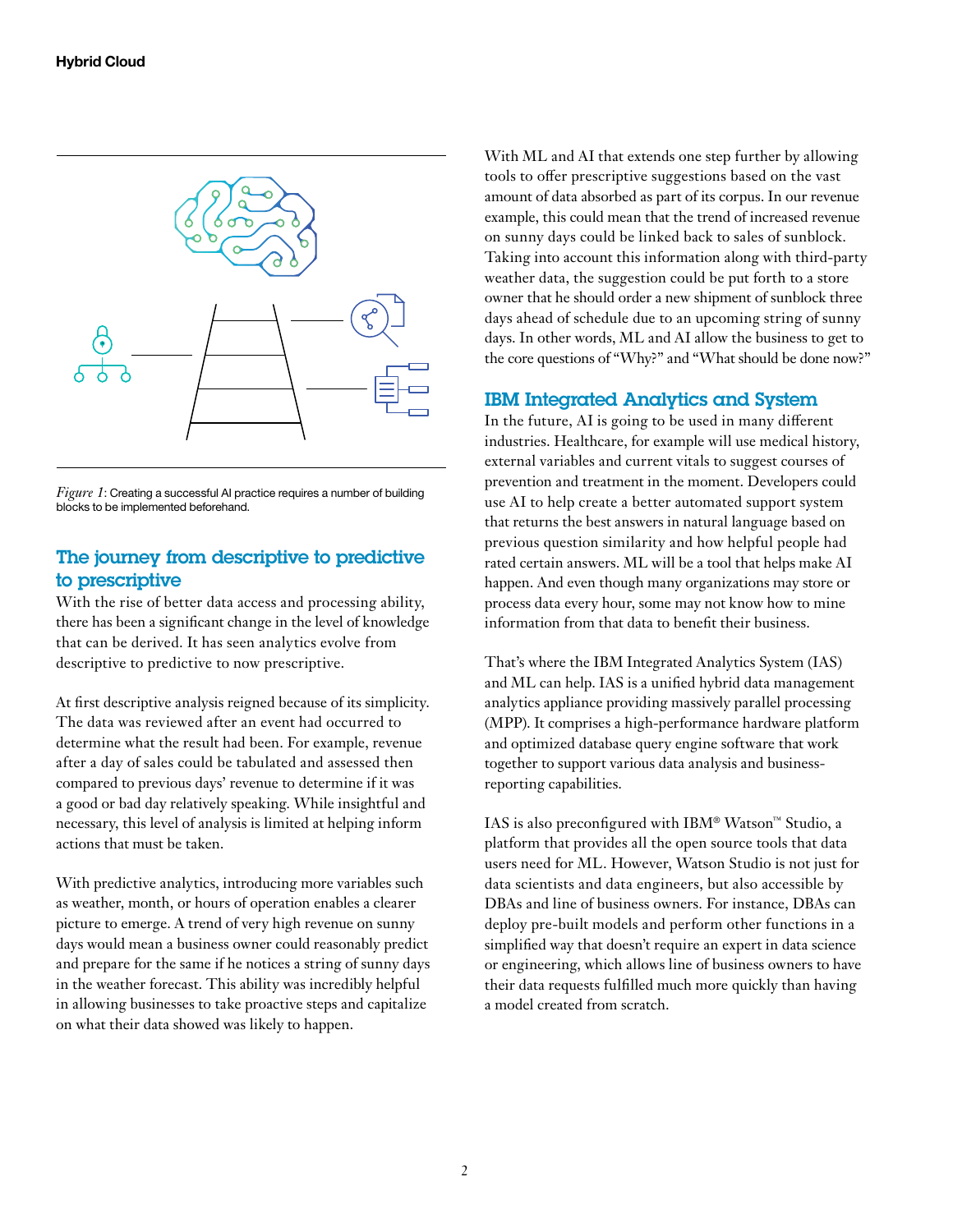## **Advantages of doing machine learning with IAS**

- **• Hybrid data access.** Datasets can be stored locally on IAS or accessed across the organization (on-premises or in the cloud) using the IBM Common SQL Engine's federation capabilities.
- **• In-memory columnar engine.** The powerful server and MPP BLU in-memory columnar engine means ML can be done quickly and efficiently.
- **• Faster ML.** An Embedded Spark engine within the core IAS engine enables faster ML, there is no need to move data over the wire and no network penalty.
- **• Quicker Ssetup.** No installation and management costs mean you can start doing ML as soon as the box arrives.

#### **Advantages of Watson Studio**

- **• Open source tools in one place.** Simplify the creation, training and deployment of analytic models using your enterprise data and, with server-based tooling, eliminate having to install tools on each client machine.
- **• Integration.** Use with RStudio, Spark and Jupiter and support popular languages like Python, R and Scala.
- **• Sample notebooks and collaborative workspace.** Create your own custom applications that can be powered by ML and share projects/notebooks with your teams.
- **• Model management dashboard.** Manage all users' models and deployments in one place, including model statistics and health with self-healing algorithms.

|                                                                                                                |                                                                                                    |   |             | ۰                                       | ۰                      | ٠ |
|----------------------------------------------------------------------------------------------------------------|----------------------------------------------------------------------------------------------------|---|-------------|-----------------------------------------|------------------------|---|
| Perients > Project > balcdivecentures                                                                          |                                                                                                    | ۰ | ۰           |                                         |                        |   |
| behin working py                                                                                               | m.<br><b>Loon</b>                                                                                  |   |             |                                         |                        |   |
| #Masn/blis/pythos                                                                                              | Setting default log level to "sams".<br>٠                                                          |   | Run history |                                         |                        |   |
| inport pendes os pd                                                                                            | To adjust locaing level use sc.setLouLevel(newLevel),                                              |   |             |                                         | Fluy, 120 4447400, 000 |   |
| from akleare inport madel selection<br>from skleare, externels inport Sablib                                   | ELF4J: Class path contains multiple ELF4J bindings.                                                |   |             |                                         |                        |   |
| immet pickle                                                                                                   | ELF4J: Found binding in [jar:file:/unr/local/spask-2.0.2-bin-hadoop2.7/jars/slf4j-<br>٠            |   |             | Androw Maguiro<br><b>Han Xra Kreshy</b> |                        |   |
| <b>Leonri Seydebeapt</b>                                                                                       | SLF4J: Pound binding in [jar:file:/usr/local/spark-2.0.2-bin-hadoop2.7/jars/cads-2<br>٠            |   |             |                                         |                        |   |
| tempt das core utils.<br>import aux. on                                                                        | SLF4J: See http://www.slf4j.org/codes.html#mitiple_bindings for an explanation.                    |   |             |                                         | Pun 1324507800-000     |   |
| immet jum                                                                                                      | SUP47: Actual binding is of type (ocq.alf41.impl.ioo45iooperFactory)                               |   |             |                                         |                        |   |
| EUS AUER, LAGANYCO, "JUSAN-PORA/, SCYCOTS/CORNOR-RACASAY,                                                      | 02/08/2018 10:06:09.762 NAJM         neg.apache.hadoop.util.MativeCodeLoader. <clinit>   </clinit> |   |             | Andrew Macules                          | <b>BACTER VIOLEN</b>   |   |
| LADOFT DUBLISHED MODEL UP13                                                                                    | $[ 0 0 1 0 1 0 0 0 0 0 0 0 1 1 0 0 1 1 0 0 1 0 0 1 0 0 0 0 0 1 0 1 0 0 1 1 0 0 1$<br>٠             |   |             |                                         |                        |   |
| 14 - Fineerts, for detafrone:                                                                                  | 100001000101111111110111100                                                                        |   |             |                                         | Pur 130 650 800 990    |   |
| import doc.core.utils, requests, involvement, oc. is                                                           | 01000110110111101000000101                                                                         |   |             | Andrew Magure                           |                        |   |
| From pyopark agt troort SporkSession                                                                           |                                                                                                    |   |             | 20 Jun 2010, 10 KE PM                   |                        |   |
| Leonri pandos es ad                                                                                            |                                                                                                    |   |             |                                         |                        |   |
| # define variables                                                                                             |                                                                                                    |   |             |                                         | Pun 1304567800-000     | п |
| args. ["hanget": "/dahasets/subsut_cou", "saunce": "1,                                                         |                                                                                                    |   |             | Andrew Meguine                          |                        |   |
| nodel_poth = os.geter=("DSX_PROXICT_DSX")="/models/ac                                                          |                                                                                                    |   |             | <b>WAR KIN STATION</b>                  |                        |   |
| input, data - args.ptt("renote, input, data")[8]<br>23 output.data - os.geteny("\$5X.PR32ECT.SEK")-args.pet/") |                                                                                                    |   |             |                                         |                        |   |
| rodel_nome = "scikitBirory35"                                                                                  |                                                                                                    |   |             |                                         |                        |   |
| 25 protect.now - 'text'                                                                                        |                                                                                                    |   |             |                                         |                        |   |
| is malicianal - "false"                                                                                        |                                                                                                    |   |             |                                         |                        |   |
| tenor du core utils                                                                                            |                                                                                                    |   |             |                                         |                        |   |
| from pyepark.not troors SporkSeaston                                                                           |                                                                                                    |   |             |                                         |                        |   |
|                                                                                                                |                                                                                                    |   |             |                                         |                        |   |
| # Add asset from results connection                                                                            |                                                                                                    |   |             |                                         |                        |   |
| dataset_nane - Lnput_data.get('dataset')<br>determine new - "determine"                                        |                                                                                                    |   |             |                                         |                        |   |
|                                                                                                                |                                                                                                    |   |             |                                         |                        |   |
| # Add asset from results connection                                                                            |                                                                                                    |   |             |                                         |                        |   |
| $481 + 3$                                                                                                      |                                                                                                    |   |             |                                         |                        |   |

*Figure 2*: Watson Studio has been designed with a clean, easy to use interface

# Machine learning use cases

#### **Healthcare**

Every year many people are affected by the flu, sinus problems, asthma, and skin related health challenges due, in part, to changes in weather and climate. These relatively small health issues have a significant and costly impact on national economies, hospitals and health insurance providers each year.



*Figure 3*: An example of IAS and Watson Studio as part of a Healthcare Solution

However, using IAS and ML techniques (as illustrated in Figure 3), health care providers and insurance companies can develop a predictive model–based on a person's medical history and weather data—that indicates how many people may be impacted in a given year due to a weather change. With this knowledge they could then establish a policy of sending real-time notifications to those that might be affected through their mobile device with precautionary measures to help them stay healthy. By enabling easy access to machine learning with IAS, health issuance and related medical companies could enable more people to stay proactively healthy while also driving cost savings.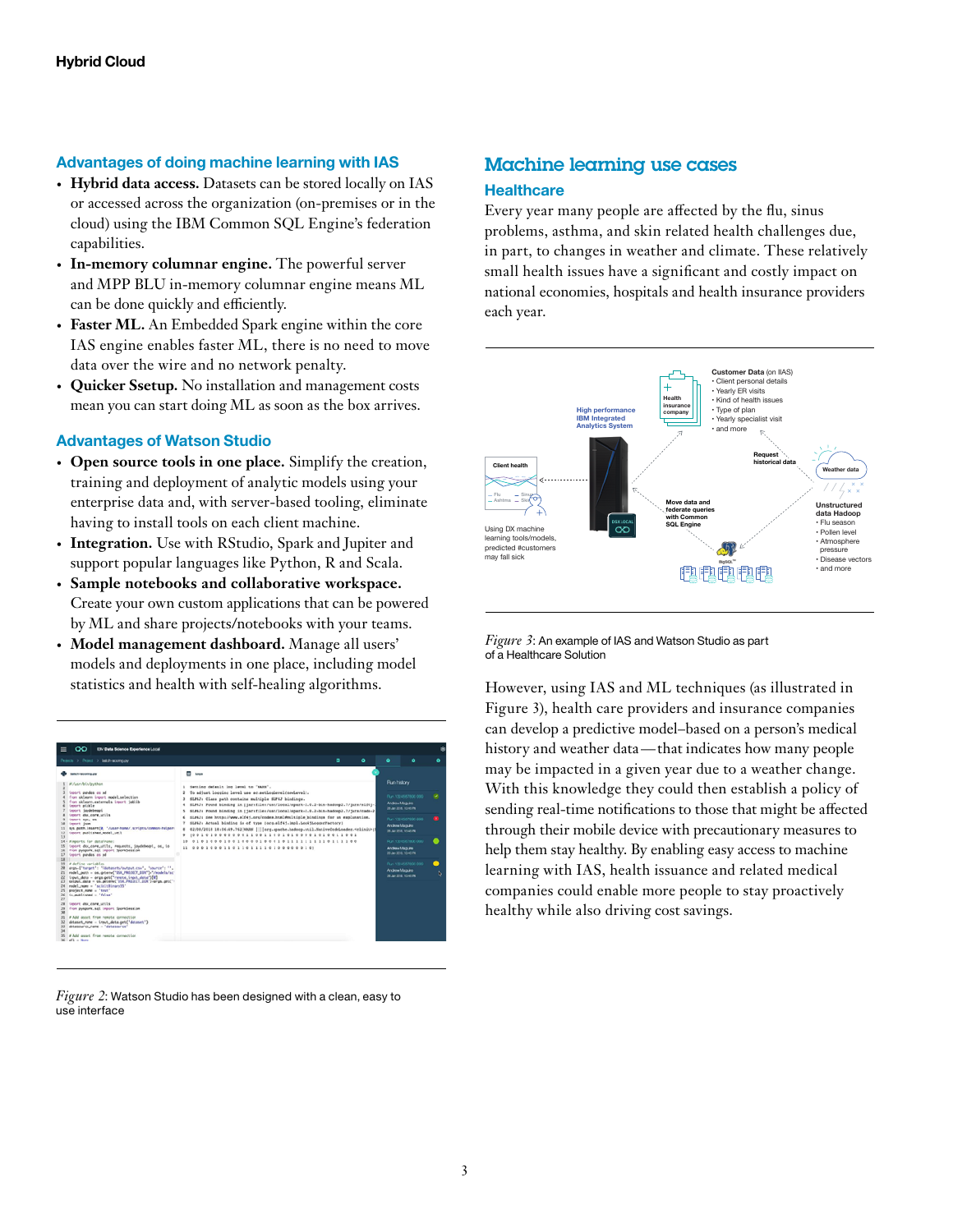### **Financial services**

Machine learning can play a significant role for financial institutions by creating better predictions of customer behavior. Take, for instance, stock selection. An ML model could be built and trained to determine a customer's propensity to buy certain stocks based on factors such as age, gender and prior purchasing habits. By running a batch classification each night using this model on all customers, an organization can better evaluate the stocks that should be shown to certain investors. Some data science tools, like Watson Studio, even provide an interface that allows teams to review and manage the accuracy of models across time.

Well-integrated data warehouse appliances build on these ML capabilities by bringing together disparate pieces of data through federation and running additional analysis quickly on data sitting within the appliance. For example, a stockbroker that discovered a client was likely to buy an auto stock may want to look for one that will act as a hedge to the auto stock already in the client's portfolio. Using the in-database analytics of the appliance, they could run analytics in the moment to determine the correlation between potential new investments and the stock already in the portfolio. News stories could then be queried from a separate data source using federation to provide background information on the time periods in which the stocks trended in different directions. In this way, the broker can develop a much more complete picture that allows them to make a more compelling case to their client that they should move forward with buying the new stock.



*Figure 4*: An example of IAS and Watson Studio as part of a finance solution

An illustration of a potential architecture for this example is provided in Figure 4, and [this video](https://www.youtube.com/watch?v=XTzEc00jx_E) provides an in-depth demonstration of how that might work both on the surface and at a more technical level.

# Start climbing the ladder to AI

These use cases are just a small sample of what can be done when IAS and the built-in Watson Studio are used to create machine learning solutions.

To learn more and start planning how IAS can best be implemented for your own use case, please contact the IBM sales team or visit our content hub for a collection of [online materials](https://docs-iias.mybluemix.net/?cm_mc_uid=92225614294315281336599&cm_mc_sid_50200000=37598461536156430054&cm_mc_sid_52640000=13863221536156430068) including demos, tutorial videos, migration information and documentation on how to get started.